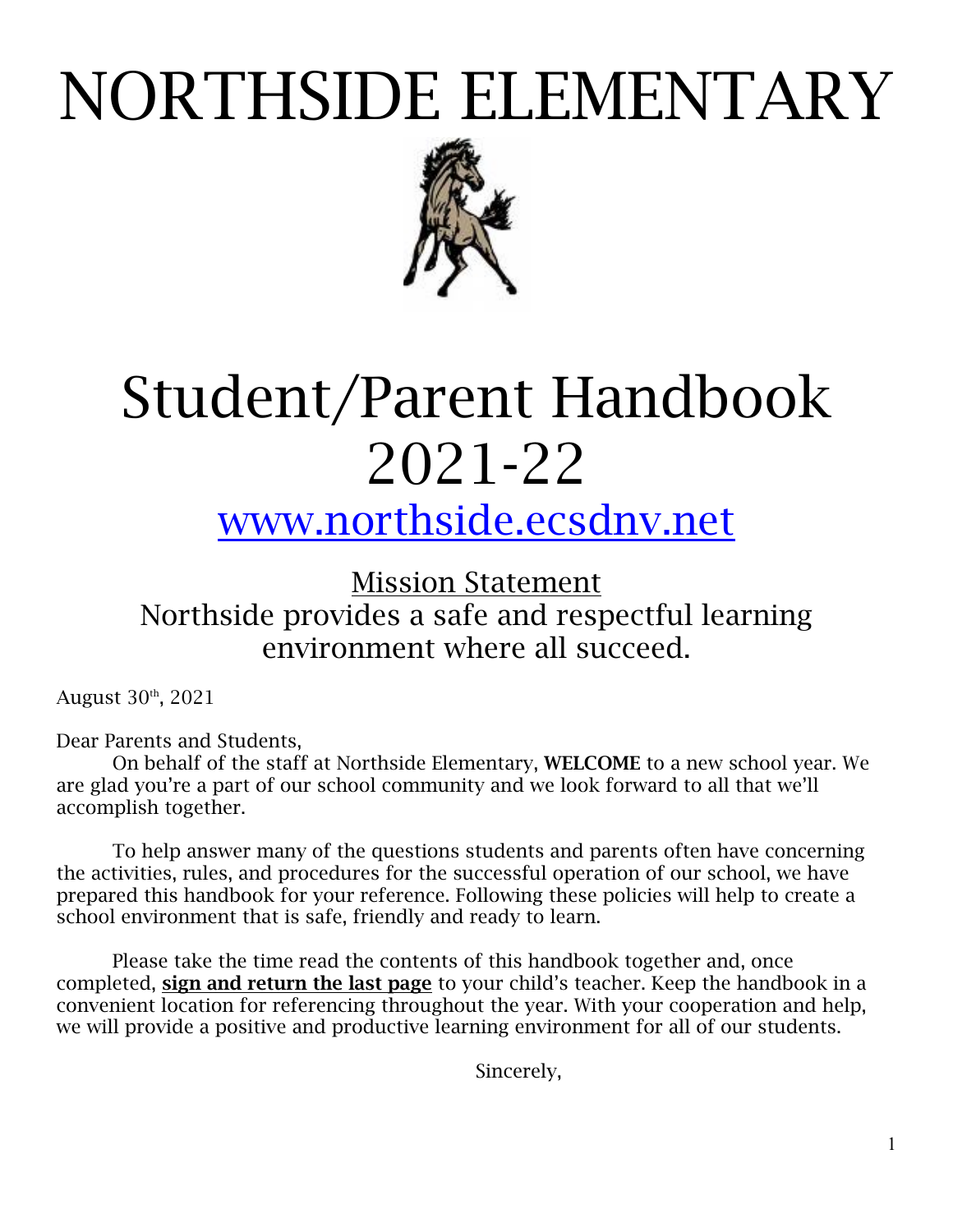## **NORTHSIDE ELEMENTARY BELL SCHEDULE 2021-22**

| 8:00            | <b>Breakfast is served in</b><br><b>Multi-Purpose Room</b> |  |
|-----------------|------------------------------------------------------------|--|
| 8:00            | Supervision begins on the<br>playground                    |  |
| 8:15            | <b>First bell rings</b>                                    |  |
| 8:20            | <b>Tardy Bell rings</b>                                    |  |
| $11:50 - 12:30$ | Kindergarten Lunch $\&$<br><b>Recess</b>                   |  |
| $11:50 - 12:25$ | <b>Grade 1 Lunch &amp; Recess</b>                          |  |
| $12:10 - 12:45$ | <b>Grade 2 Lunch &amp; Recess</b>                          |  |
| $12:45 - 1:20$  | <b>Grade 3 Lunch &amp; Recess</b>                          |  |
| $12:45 - 1:20$  | Grade 4 Lunch & recess                                     |  |
| $1:30 - 1:45$   | <b>Kindergarten Recess</b>                                 |  |
| $1:45 - 2:00$   | <b>Grades 1/2 Recess</b>                                   |  |
| $2:00 - 2:15$   | <b>Grades 3/4 Recess</b>                                   |  |
| 3:10            | <b>Dismissal Bell</b>                                      |  |

## **PLEASE be prompt in picking up your child at the dismissal times.**

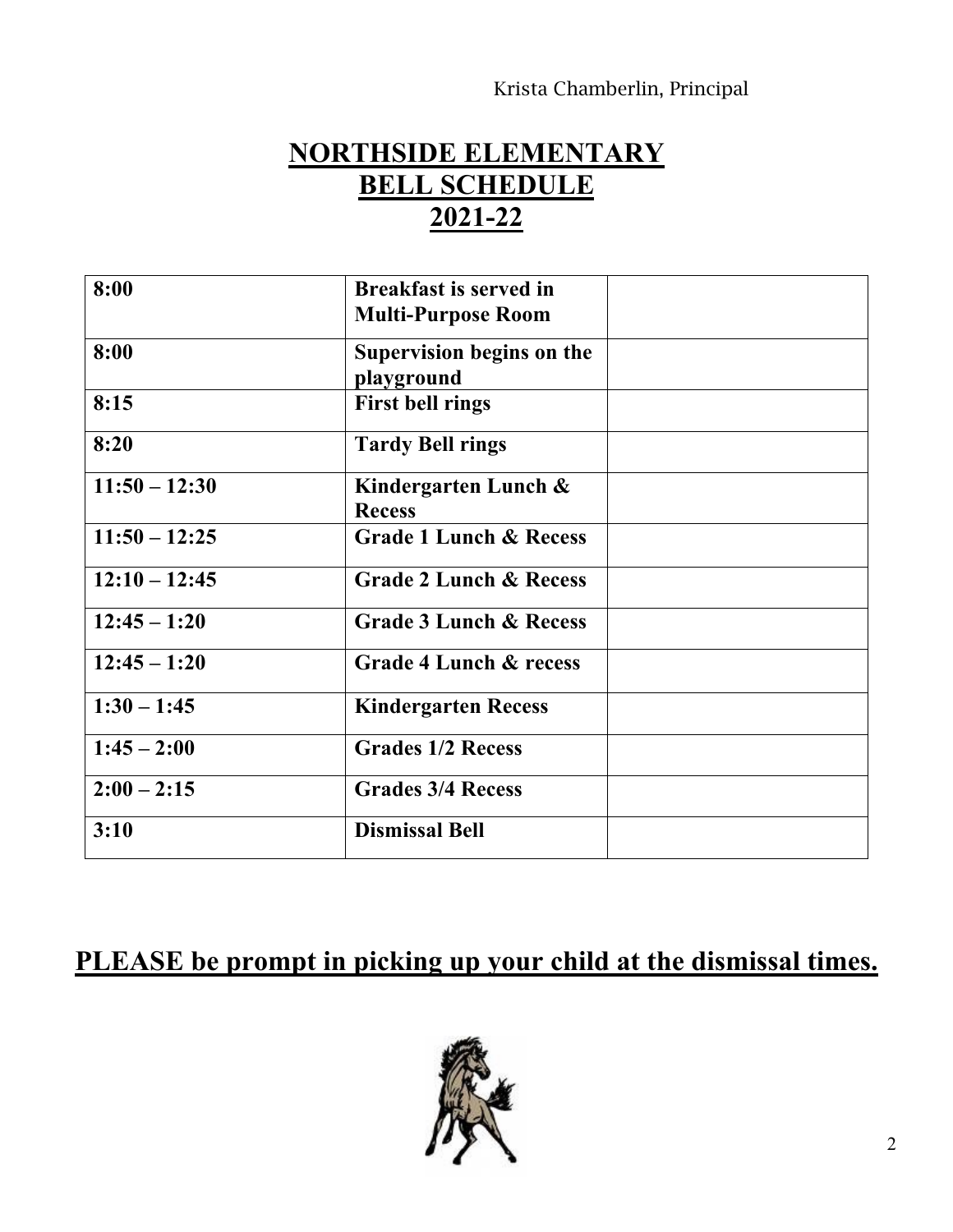## **NORTHSIDE STAFF 2021-22**

| Krista Chamberlin<br>Christy McCabe, Alberta White<br>Kelly MacGregor       | Principal<br>Secretaries<br><b>School Nurse</b> |
|-----------------------------------------------------------------------------|-------------------------------------------------|
| Sheila Smales                                                               | Counselor                                       |
| Carmen Duran, Jorge Robles, Jose Huerta, Maricela Guzman                    | <b>Custodial Staff</b>                          |
| Jeanette Jones, Cindy Robles, Kary Scheel, Gayla Farmer                     | <b>KINDERGARTEN</b>                             |
| Alissa Smiley, Melissa Stevenson,<br>Stephany Webb                          | Grade 1                                         |
| Mary Allenbaugh, Lynette Fisk, Sara Cothrun<br>Melissa Bowen                | Grade 2                                         |
| Jennifer Wall, Vida Myers, Tanya Winter                                     | Grade 3                                         |
| Karen Hank, Patty Langer, Mitch Parrish                                     | Grade 4                                         |
| Abigail Parkin, Carina Lopez                                                | <b>ESL</b>                                      |
| Brandi Wilson, Jess Buell, Karla Kennison,<br>Brianna Douglass, Glenda Soto | <b>Special Education</b>                        |
| Hayley Schumacher<br>Ashley Zahrowski, Kelly Carr                           | <b>Speech Therapist</b><br>School Psychologist  |
| Alice Chacon, Mireya Cortez, Cecilia Flores                                 | Early Childhood / Pre School                    |
| Harmony Stahl<br>Tammy Jacaway<br>Tina Esaw<br><b>Troy Sirkel</b>           | Media / Librarian<br><b>PE</b><br>Art<br>Music  |
| Maria Dorado                                                                | Communities in School<br>Liaison                |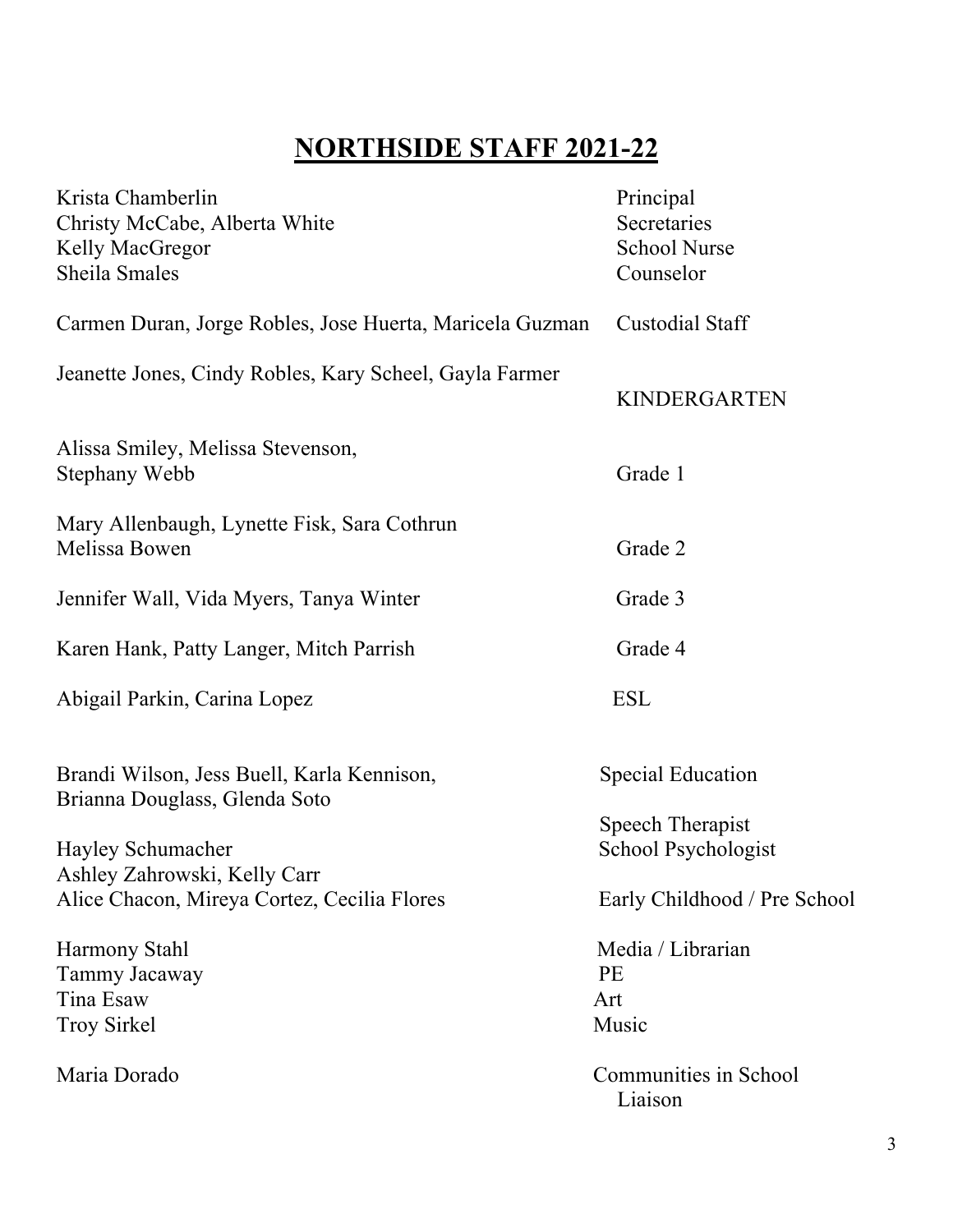#### **ABSENCE PROCEDURES**

**PARENTS NEED TO CONTACT THE OFFICE-738-7255 BY 8:45 A.M. IF THEIR CHILD IS UNEXPECTEDLY GOING TO BE ABSENT.** IF YOU DO NOT CONTACT THE OFFICE BY 8:45 A.M., THE SCHOOL MESSENGER SYSTEM WILL CALL TO INFORM YOU THAT YOUR STUDENT IS ABSENT.

When your child returns to school, you will need to send a written note explaining the absence. Please include the child's first and last name and date/dates of absence. **If an absence remains unexcused for 3 school days, after the student returns to school, they will be considered truant**. If your child was seen by a physician, bring the school the doctor's excuse. A doctor's note will exempt the child's absence and will not count towards days missed in the attendance policy*.*

Students will be expected to make up missed work in a reasonable amount of time upon their return to school.

In the event of a planned absence notify the office as soon as possible with a written note that is signed and dated.

Notify the office by 9:00 a.m. if you are requesting homework. Homework can be picked up at the office after school.

#### **ASSEMBLY EXPECTATIONS**

During assemblies, students are expected to:

- 1. Come in quietly and sit down.
- 2. Keep hands and feet to yourself.
- 3. Use a whisper voice.
- 4. When a staff member or presenter comes to the front of the room silence yourself.
- 5. Listen quietly.
- 6. Stay seated.
- 7. Raise your hand quietly ONLY if a presenter has asked a question and you would like to answer it. Once the presenter calls on a student to answer put your hand down and listen.
- 8. When the presentation is over you may clap. No hooting, screaming, and/or booing.
- 9. Stay seated until your teacher asks you to stand.

Consequences:

- 1. Warning.
- 2. Move student by teacher.
- 3. Send student to the office.

#### **ATTENDANCE POLICY**

It is important that your child is at school each day to receive the maximum benefit from the classroom environment. Instruction and classroom participation occurs each day and is important for continuous learning. Please make attendance at school a priority for your child.

To ensure all students receive a quality education, **Elko County School District policy requires a minimum number of days (90% of days enrolled) that a student must be in attendance at the school they are enrolled in to be promoted to the next grade.** (Please see Elko County School District Attendance policy-J.B.B.A for further information).

**Excused absences** are generally ones that involve parental permission for illness, family emergency, and other preapproved absences. An excused absence will allow a student to make up missed work and will not result in truancy.

**Unexcused absences** are unauthorized absences from school and mean that a student will not be allowed to make up missed work. Student may also suffer disciplinary actions such as being declared truant.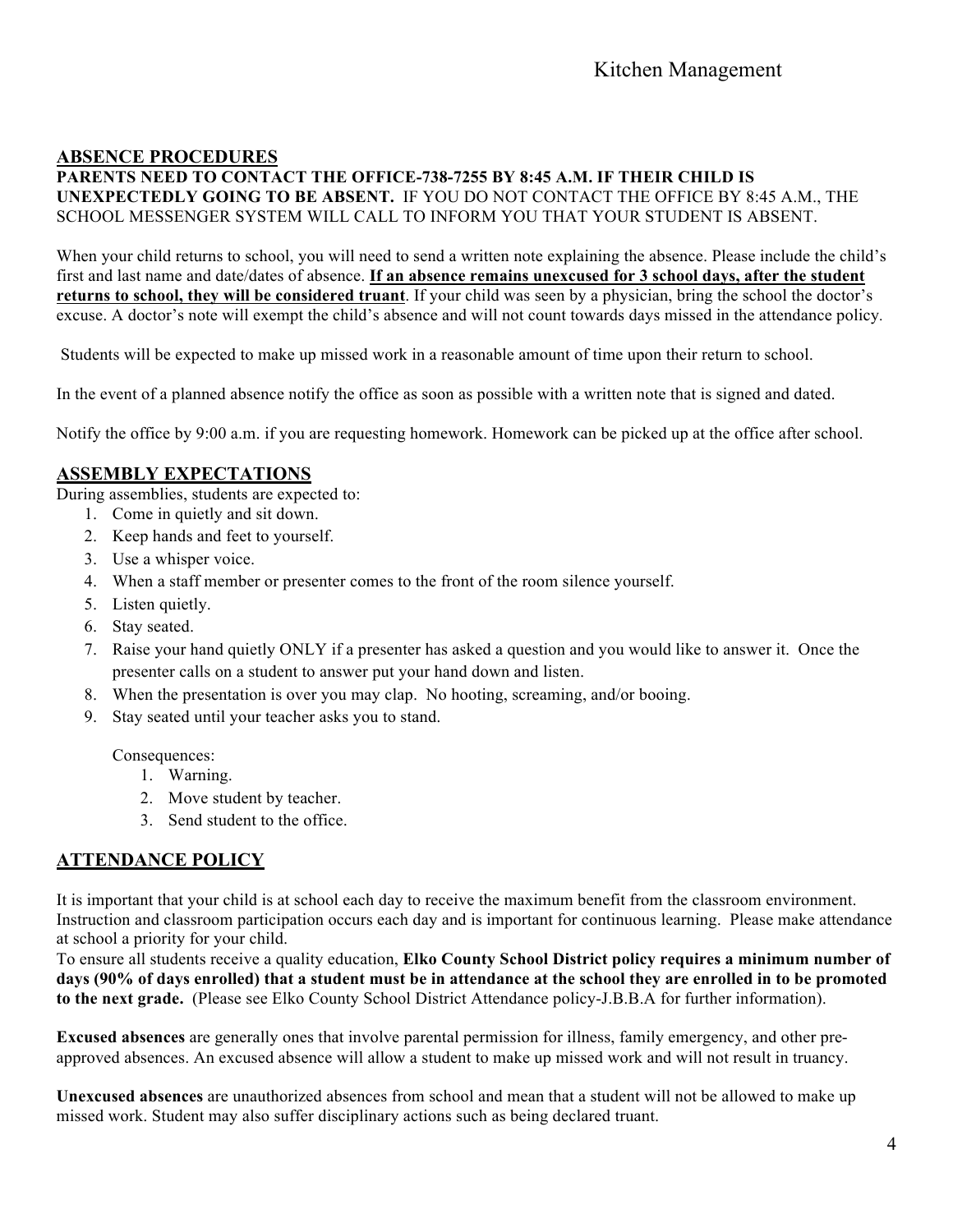**Exempt absences** are generally those that involve a doctor or nurse verification or a verifiable family emergency. They may also include certain pre-approved absences. Exempt absences do not count against the minimum day attendance policy.

#### **Quick Reference Guide**

These are sample situations to assist parents in understanding the attendance policy.

| <b>Type of Absence</b>                   | PARENTAL ACTION                        | <b>Excused/Exempt Status</b>         |
|------------------------------------------|----------------------------------------|--------------------------------------|
| Child is sick.                           | Notify School                          | Excused but not Exempt without       |
|                                          |                                        | doctor or nurse verification.        |
| Child is on a school sponsored trip.     | None                                   | Student is considered in attendance. |
| Child gets sick at school and is sent    | Sign student out at office.            | <b>Excused and Exempt</b>            |
| home.                                    |                                        |                                      |
| Child is on family vacation while        | Absence needs to be pre-arranged.      | Excused but not Exempt               |
| school is in session.                    |                                        |                                      |
| Child is absent due to a serious illness | Notify School                          | Excused and Exempt. This is a        |
| or death of a relative.                  |                                        | verifiable family emergency.         |
| Child is absent due to an educational    | Absence needs to be pre-arranged.      | Excused and Exempt. Principal needs  |
| experience outside of school.            |                                        | to pre-approve the educational       |
|                                          |                                        | experience.                          |
| Child is ill and absent numerous days    | Notify school for each absence and ask | Excused and exempt with doctor or    |
| throughout the school year.              | doctor for a note if one was seen.     | nurse verification.                  |
| Child is absent for unknown reason.      | No note or call received from parent.  | Unexcused absence and NOT Exempt.    |
|                                          |                                        | Child will be considered truant.     |

#### **BIKES**

Students who ride bikes to school are to park them in the designated bike rack area. All bikes should be locked. For safety reasons, students must walk bikes while on school property. The district assumes no responsibility or liability for loss or damage to bicycles.

#### **BOYS AND GIRLS CLUB**

Students who are registered for before and after-school care at the Boys & Girls Club may utilize school bus transportation. For information, call the BGC at 778-9557.

#### **BREAKFAST**

The district food service provider, *Chartwells,* has been adopted by the Elko County School District. Healthy and nutritious breakfast choices will be available for free during the 21-22 school year. Monthly breakfast menus will be available on the school website. Additional information can be found on the ECSD website.

#### **BULLYING / CYBER BULLYING / REPORTING / INVESTIGATING (Aug. 2015)**

It is the policy and goal of the Elko County School District to provide a safe and respectful learning environment for all students and staff. No member of the Board of Trustees of the school district, nor employee of the Board of Trustees, including, without limitation, an administrator, principal, teacher or other staff member, nor any student of the school district shall engage in any conduct on or off school property which results in "bullying", "cyber-bullying "of any student on school property, at an activity sponsored by a school or on any school bus.

NRS 388.1351 requires that a teacher or other staff member who witnesses or receives information that bullying or cyberbullying of any student has occurred on school property, at an activity sponsored by a school or on any school bus, shall verbally report the violation to the principal or his or her designee on the day on which the teacher or other staff member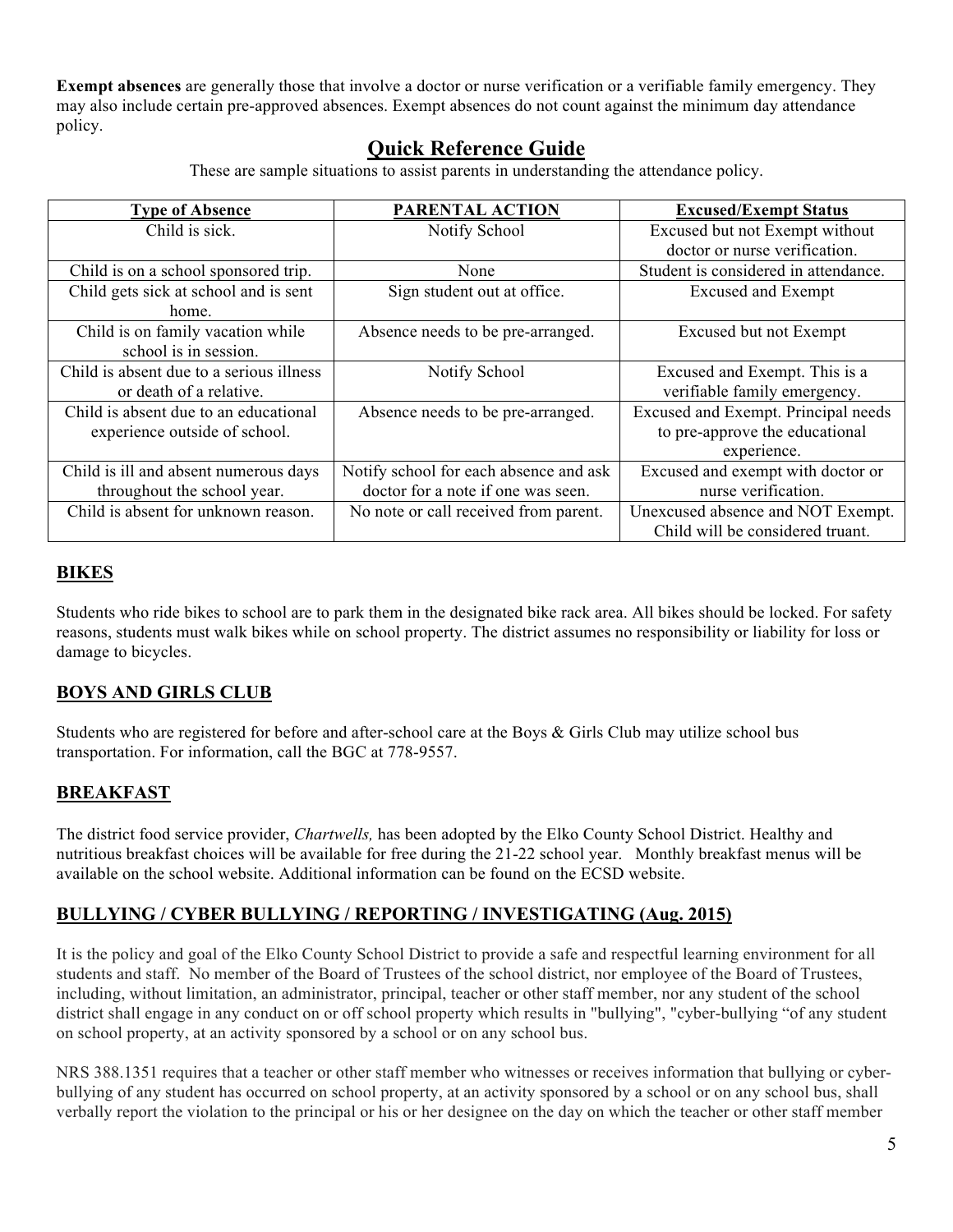witnessed the bullying or cyber-bullying or received information regarding its occurrence of bullying or cyber-bullying. Failure to report by a teacher, administrator, coach or other staff member may result in disciplinary action by the superintendent.

The principal shall initiate an investigation not later than 1 day after receiving a report of bullying or cyber-bullying. Written notice will be provided to the parents or legal guardian of each pupil involved in the reported violation. The parent guardian of a pupil involved in the reported violation of NRS 388.135 may appeal a disciplinary decision of the principal made against the pupil as a result of the violation in accordance with the policy governing disciplinary action adopted by the board of trustees of the Elko County School District. The policy in its entirety may be viewed online or a copy may be requested at the school site.

#### **Definition of Bullying**

"Bullying" means a written verbal or electronic expression or a physical act or gesture, or any combination thereof, that is directed at a pupil or group of pupils and has the effect or can reasonably be expected to have the effect of: \*physically harming a pupil or damaging the property of a pupil; or

\*placing a pupil in reasonable fear of physical harm to the pupil or damage to the property of the pupil; or

\*Interferes with the rights of a pupil by creating an intimidating or hostile educational environment for the pupil; or \*interferes with the academic performance of the pupil or the ability of the pupil to participate in or benefit from services, activities or privileges provided by the school; or

\*is an act or conduct based upon the actual or perceived race, color, national origin, ancestry, religion, gender, sexual orientation, physical or mental disability of a pupil, or any other distinguishing characteristic or background of a pupil; or \*the association of a pupil with a person having one or more of those actual or perceived characteristics. The term includes, without limitation:

\*repeated or pervasive taunting, name-calling, belittling, mocking or use of put-downs or demeaning humor; \*behavior that is intended to harm another person by damaging or manipulating his or her relationship with others by conduct that includes, gossip or spreading rumors;

\*non-verbal threats or intimidation such as the use of aggressive, menacing or disrespectful gestures;

\*threats of harm to a pupil, to his or her possessions or to other persons, whether such threats are transmitted verbally or in writing;

\*blackmail, extortion or demands for protection money or involuntary loans or donations;

\*blocking access to any property or facility of a school;

\*stalking; or

\*physical contact with or injury to another person or his or her property.

Cyber-bullying means bullying through the use of electronic communication.

If bullying is suspected, staff needs to report to school administration for investigation. If bullying investigation determines that bullying has occurred, appropriate actions will be taken in accordance with the ECSD Progressive Discipline Plan and/or NRS 388.122, NRS 388.133, NRS 388.135.

#### **BUS ASSIGNMENTS**

Students must ride their assigned bus during the school year. District policy does not allow for a bus change due to extracurricular activities (sports, visiting friends, etc.). Only changes made on a permanent basis or for family emergencies will be permitted. Please contact the office should a change in bus assignment become necessary (moving, new childcare location, etc.).

In an emergency situation involving the bus, parents may call the Transportation Department at **738-4360**.

#### **BUS CONDUCT**

The school bus is an extension of the classroom. Expectations for student behavior are similar to those of the classroom. Refer to ECSD Policy JCCC and material distributed by your child's bus driver for details. Also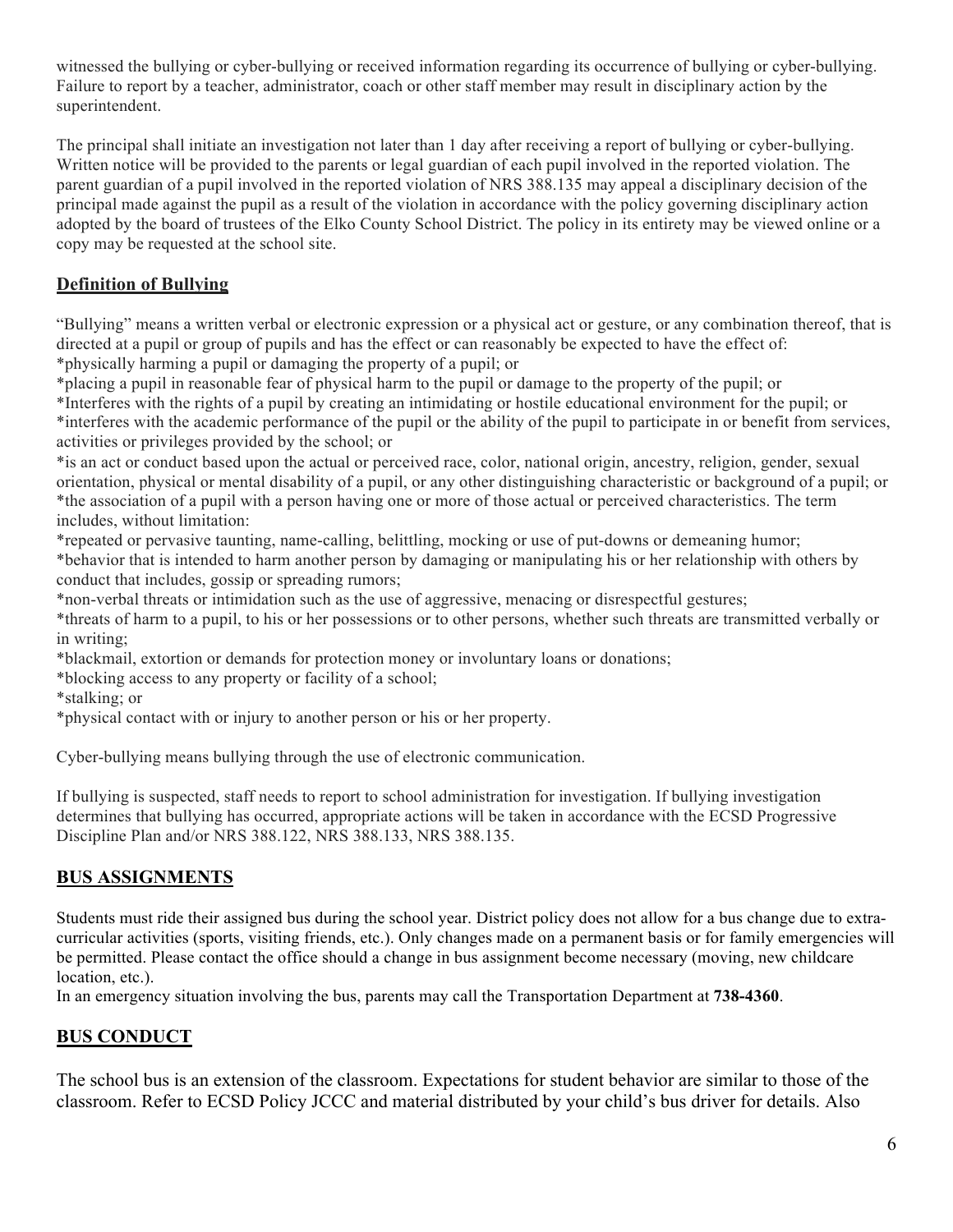refer to the Discipline Procedure section in this handbook for consequences associated with failure to comply with the rules for bus conduct.

#### **CELL PHONES**

Cell phones may be used before or after school, as long as they meet the requirements of the ECSD Telecommunications Acceptable Use Policy. Cell phones may NOT be used during the instructional day. **(Refer to Elko County School District Policy JDBA)**

#### **CHECKING STUDENTS OUT DURING SCHOOL HOURS**

Students are involved in educational learning at all times during the school day. IF AT ALL POSSIBLE, PLEASE DO NOT CHECK YOUR STUDENT OUT OF SCHOOL EARLIER THAN THE REGULAR DISMISSAL TIME. If the student needs to be taken out of class early, a parent or guardian MUST SIGN THE STUDENT OUT AT THE OFFICE regardless of classroom location. For the safety of all students, **parents/guardians need to wait at the office for their child. Students will be called down to the office for pick-up by the secretaries so that disruptions to the classroom learning environment are kept to a minimum.**

**If someone other than the parent is picking the student up, the school must be notified in writing by the parent, the name of the person picking up the student. That person must show picture identification and be listed as emergency contact in Infinite Campus before students will be released. A sibling under the age of 18 is not permitted to pick up a child per school district policy.**

#### **CLASS PARTIES**

We recognize the need to celebrate seasonal holidays with respect for individual beliefs. Classrooms may hold seasonal celebrations at the teacher's discretion. Any costumes worn should be appropriate for school and not include any lookalike weapons, or be threatening or disrespectful. Treats for parties should be nutritional in nature, avoiding large sugar content. **Classroom birthday parties will fall on the first Friday of each month**. *Due to the high levels of nut and other allergies, the school nurse will assess treats to ensure the safety of all students.* 

#### **COMMUNITIES IN SCHOOLS**

The CIS Liaison provides many resources for the students and staff at Northside. The CIS Liaison are available for academic assistance and behavioral issues that arise. The CIS Liaison can also assist with food, clothing, medical and school supply needs such as the weekend food program. Referral forms are to be completed before interventions and/or needs are planned and implemented.

#### **COUNSELING**

The Counselor at Northside Elementary is Mrs. Smales whom splits her time between two school sites. The main goals of the *Elementary Guidance and Counseling Program* are two-fold:

- 1. PREVENTION: identifying and meeting emotional, intellectual, social, and physical needs.
- 2. INTERVENTION: identifying specific needs and providing services and/or initiating referrals when appropriate. The counselor provides classroom lessons, specialized small group activities, individual counseling, and parent consultation. Mrs. Smales also facilitates the Student Intervention Team (SIT) meetings for staff and parents.

Referrals to the counselor are made by the teachers, students themselves, or by parents contacting the school at 738-7255.

#### **DISCIPLINE PROCEDURE**

It is our goal to insure all students have a positive learning environment in order to be successful. In order for that to occur, we must establish and enforce the rules that make all students and adults safe. If you are ever notified of a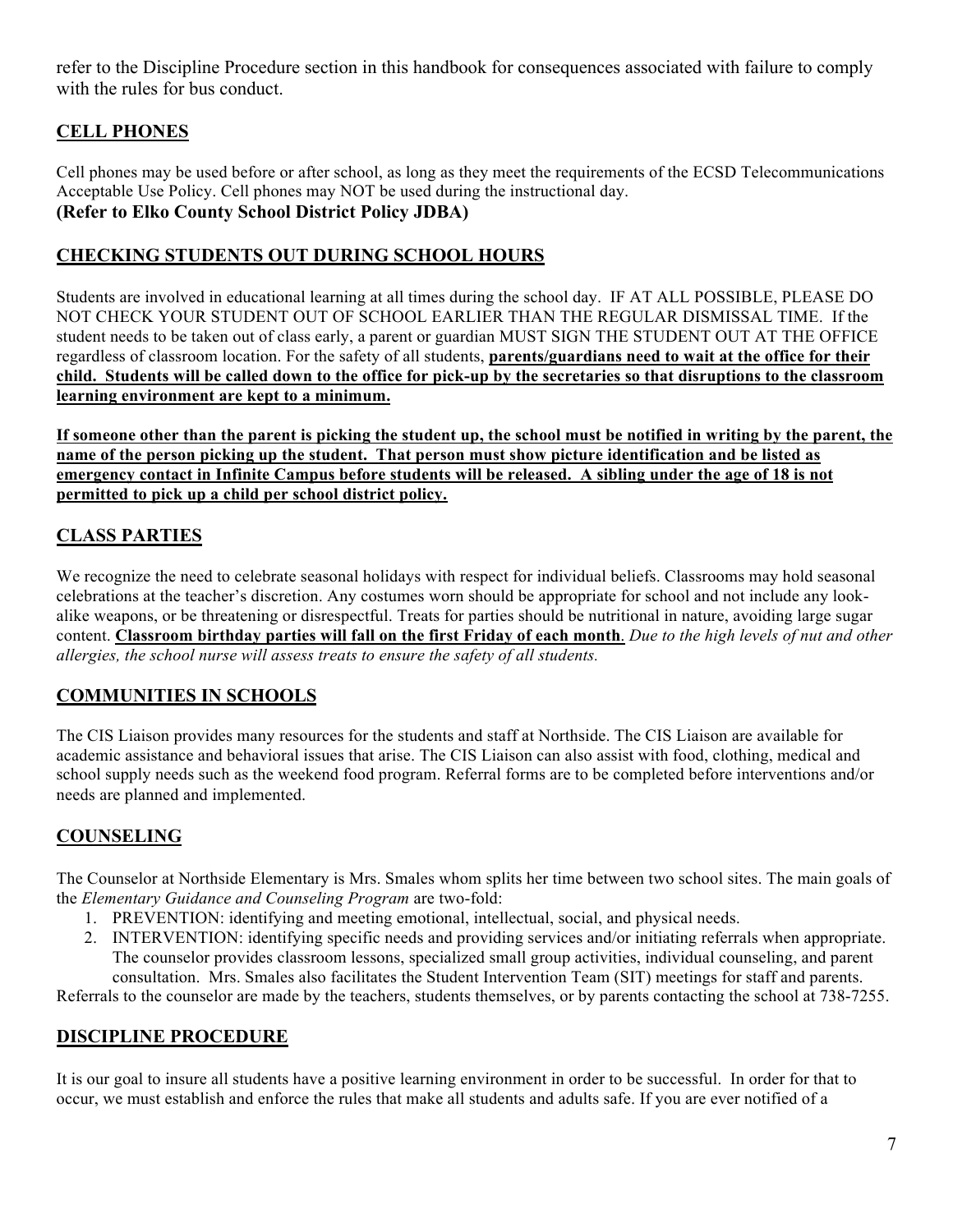behavioral problem involving your son or daughter, your immediate attention and cooperation will greatly aid in the solution of the problem. The Northside (ECSD) Restorative Discipline Plan is available at the office for your perusal.

Administration reserves the authority to determine the appropriate consequences which may deviate from the Restorative Discipline Plan, based on the severity of the infraction and prior violations, in accordance to District Policy.

#### **Rule of Three: Discipline in the Classroom**

At Northside, all teachers use a similar behavior system called "*name, check, check."* The following is the daily classroom discipline policy: first infractions: student writes his / her name on the board. Second infraction: student will get a check next his/ her name. Third infraction: student will get a second check next to his / her name and will lose one recess.

These infractions will not carry over to the next day students will walk into their classrooms with a fresh start every day. However, if a student loses three recesses, he / she will be given a silent lunch detention.

#### **DISMISSAL**

All teachers will escort their class outside for dismissal each day. Bus students will be dismissed through the front doors due to the bus lane located at front of the school. All other students will be dismissed to a designated location on the playground for pick-up. Parents should park in the parking lot located to the north of the school next to the trailers and wait for the gates to be opened after the dismissal bell at 3:10 PM.

#### **DRESS CODE**

The following guidelines are enforced for the S**AFETY, HEALTH AND WELL-BEING** of all students:

- 1. Clothing worn by student should be neat, clean and in good repair for their personal health and safety.
- 2. Immodest clothing of such type that detracts from the learning process should not be worn. This includes clothing bearing slogans or mottos that are not in good taste.
- 3. **No flip flop type sandals, tank tops or spaghetti strap tops may be worn**.
- 4. Shorts must be longer than students' fingertips.
- 5. Students should not wear shoes that have heels higher than one inch as they are not safe or appropriate for the activities that take place on a daily basis at an elementary school (recesses, P.E., etc.)
- 6. Please be considerate of the learning that takes place at school when determining hair styles and hair coloring. Extreme hair styles and color (bright pinks, greens, etc.) can create a distraction that takes away from the learning process. Should such a distraction occur steps will need to be made so all students can focus on learning.
- 7. Weather appropriate clothing should be worn.
- 8. Winter time can be extremely cold. Prepare your child for the temperature by having them wear layers of clothes and also sending them with a coat, hat, gloves, and boots. **When temperatures dip to below 10 degrees**, students will remain inside. Students will be escorted to the MPR before school on extremely cold days.

#### **EMERGENCY CONTACT INFORMATION**

Please see that current address and phone numbers are on file at the school along with any emergency contact information. This information is crucial in the event of an emergency.

#### **ENROLLMENT PROCEDURES**

All new students must register online . Please refer to the ECSD website (www.ecsdnv.net) and click on the New registration tab. The documentation needed to enroll a student includes:

- 1. Current immunization record
- 2. Birth Certificate
- 3. Utility bill or other valid proof of address / residency of which the child resides.
- 4. Information to transfer school records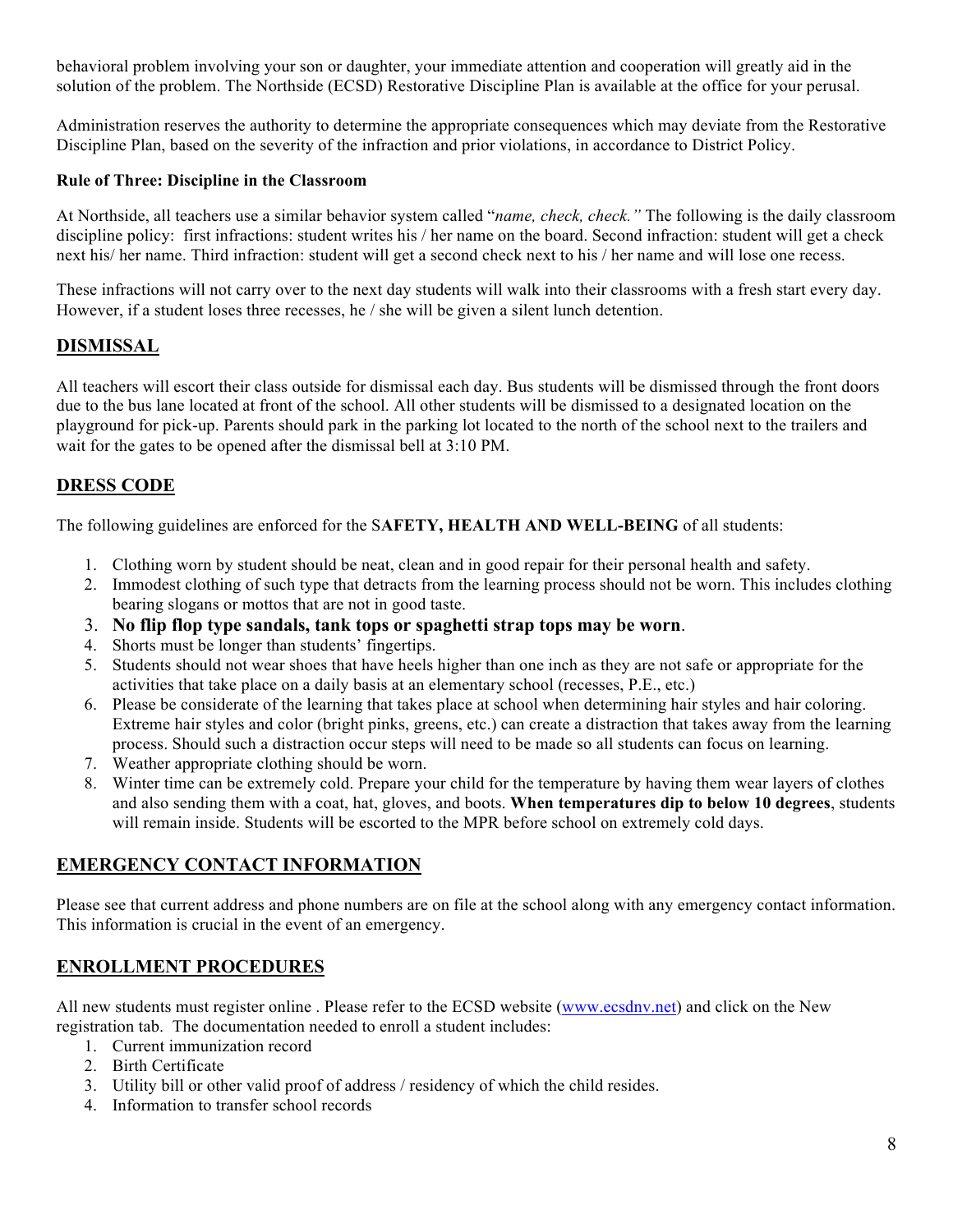If a parent wants to enroll their child at Northside but does not live in the designated attendance area they will need to complete all the above and fill out a **Variance Form** found on the ECSD website. In August, variances will be granted or denied by Central Office and Site Administration based upon enrollment of class size numbers. Variance requests are valid for one school year and can be revoked at any time based on attendance violations and behavioral issues.

#### **FERPA**

FERPA is a federal law that allows parents and students certain rights with regard to student's education records.

- Parents are eligible students have the right to review education records within 45 days of the day the school receives the request for access. Parents can request an amendment.
- FERPA authorizes exceptions in disclosure of student's education records without consent; i.e. school officials to fulfill professional responsibilities, records sent to other schools which a student indents to enroll, and directory information publicly provided as designated by Elko County School District
- Parents or eligible students may refuse to let the school designate any or all of those types of information about the student as directory information by notifying the school in writing that the parent or eligible student does not want any or all of this information designated as directory information.

To review the complete FERPA federal law, contact the school office.

#### **FIELD TRIPS**

Field trips represent wonderful learning experiences for students. A field trip permission slip will be sent at the beginning of the school year for parents to sign. This must be completed before a student is allowed to attend any trip. Parents will be notified of details for each individual field trip prior to students attending.

A student can only be released to a parent from a field trip if the appropriate form is completed and signed by a school administrator prior to the trip. The correct form can be found on the Elko County School District website or at the front office of the school.

#### **FIRE/EMERGENCY DRILLS**

Students and staff at Northside will participate in regularly scheduled emergency drills, including but not limited to, fire drills, shelter in place drills, reunification and lockdown drills.

#### **GAMES AND TOYS**

Students should not bring games, toys, IPods, trading cards to school without prior permission. The school is not responsible for and will not provide compensation for personal items brought to school. No baseballs or bats are allowed on school grounds. Rules for "show and tell" will be explained by individual teachers. Exceptions to this rule are basketballs, footballs or soccer balls which need student's name printed clearly with permanent marker. Janitors will remove toys and balls from the roof at their discretion and ONLY during scheduled cleaning times.

#### **HOMEWORK**

Homework assignments are an integral part of the school program and are determined by each individual teacher. Homework may consist of long range assignments, work not completed during the day, work on which students need additional practice, or make-up work. Homework will not be assigned as busy work or for disciplinary reasons. Any concerns with homework should first be addressed with the classroom teacher. Refer to ECSD Policy IHB for details.

#### **INFINITE CAMPUS (previously known as PowerSchool)**

Infinite Campus is a web-based student management / information system used by Elko County School District. Parents can review attendance, homework status, and grades with the proper login. This information is distributed at the start of the school year. For more information, or to receive your login, please contact the office.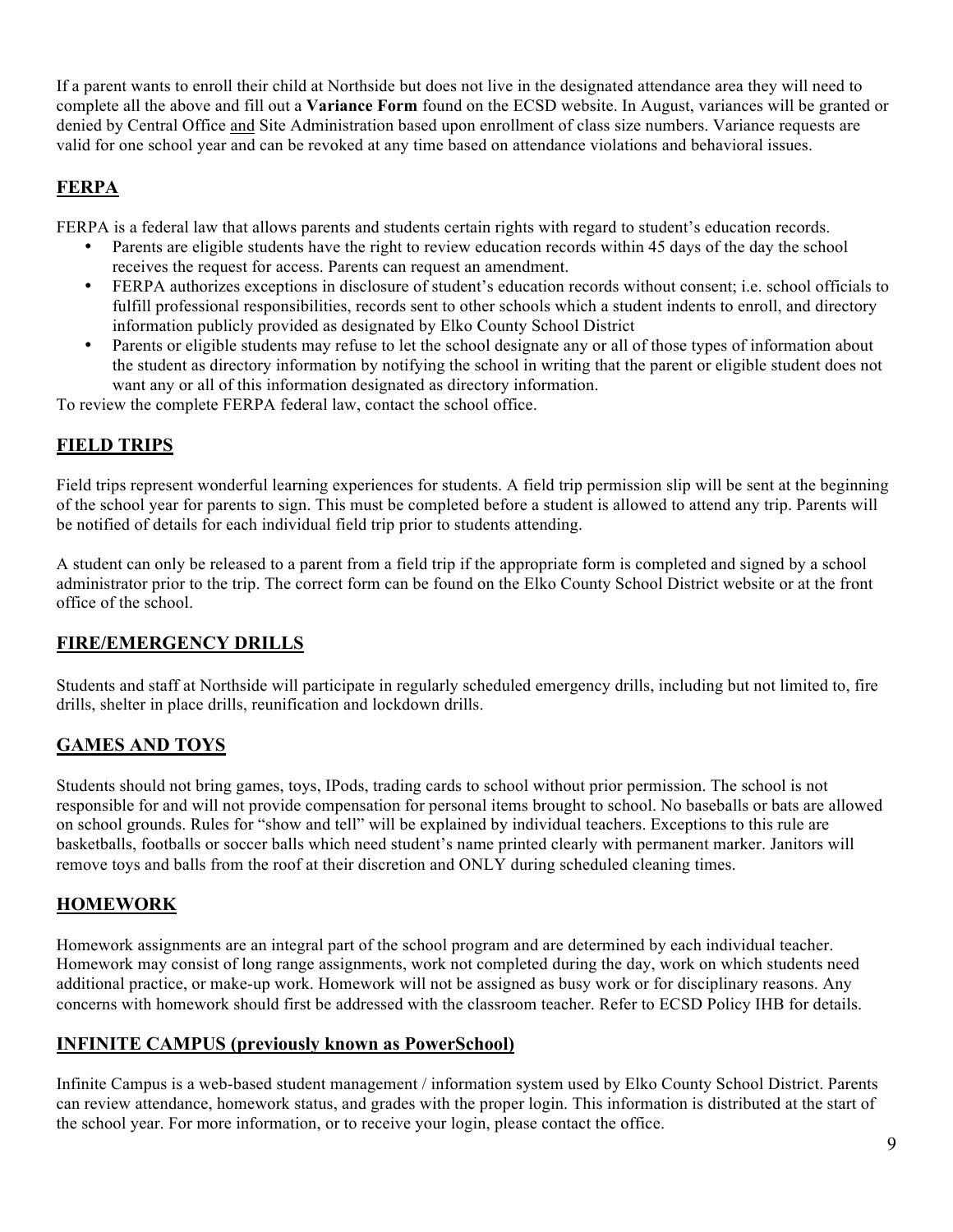#### **IMMUNIZATION RECORDS**

Nevada law requires that any child entering school have the minimum dosages or be currently taking the required immunization series. Copies of immunization records will be taken to include in school records. Immunization requirements are available from the school nurse.

#### **INSURANCE**

Accident insurance for students is available through the school district. Information concerning this insurance is sent at the start of the school year or can be found at the office.

#### **LOST AND FOUND**

All found articles should be placed in lost and found. Large items should be placed in the bin by the 1<sup>st</sup> grade door and small items should be given to the office. If an article is lost, check the lost and found as soon as possible. All lost and found clothing articles are discarded at the end of each school year. Lost and found items will be on display during parent conferences in order for parents to retrieve items.

#### **LUNCH**

The food service provider, Chartwells, has been adopted by the Elko County School District. Nutritious and fresh selections will be available daily and a monthly menu will be sent home. *There is no charge for school lunch during the 21-22 school year.* 

Please deposit money to your child's account in advance. Lunches **MUST** be pre-paid.

#### **Online payments can be made through the ECSD website (www.ecsdnv.net) under the "My School Bucks" tab.**

Purchasing a week of lunches costs \$13.00. For those who would like to pay for the entire school year, 180 days is a total of \$468.00. **Students need to pay for lunch at the office before school starts.**

Northside is a closed campus, which requires children to remain on the school grounds during the regular school day. We will release students to go to lunch with their parent or legal guardian only. Students who leave the building for lunch will be marked tardy if they do not return by the time classroom instruction begins.

Students who are excused for home lunch must have written permission from a parent and/or guardian. *Home lunch means that students are excused to go to their own home for lunch.* 

#### **LUNCHROOM EXPECTATIONS**

Much like the school bus, the lunchroom is an extension of the classroom and the same rules for behavior are expected. Students should be respectful of other people's food, polite to each other and lunch room staff, and speak at a quiet volume with those close to them. Because the amount of time to eat is limited, it is expected that students will eat first and visit second. When it is determined to be appropriate lunch room monitors may ask students to stop conversing so they have time to consume their food. Nutrition is an important part of the learning process and we want to make sure that all students have adequate opportunity to finish their meal.

*School Year 21-22: Due to the continuation of contract tracing, student will be assigned a seat in the lunch room. This makes it difficult for parents to join their child for lunch. We ask that our parents are cognizant of this during the pandemic.*

#### **MEDICATION**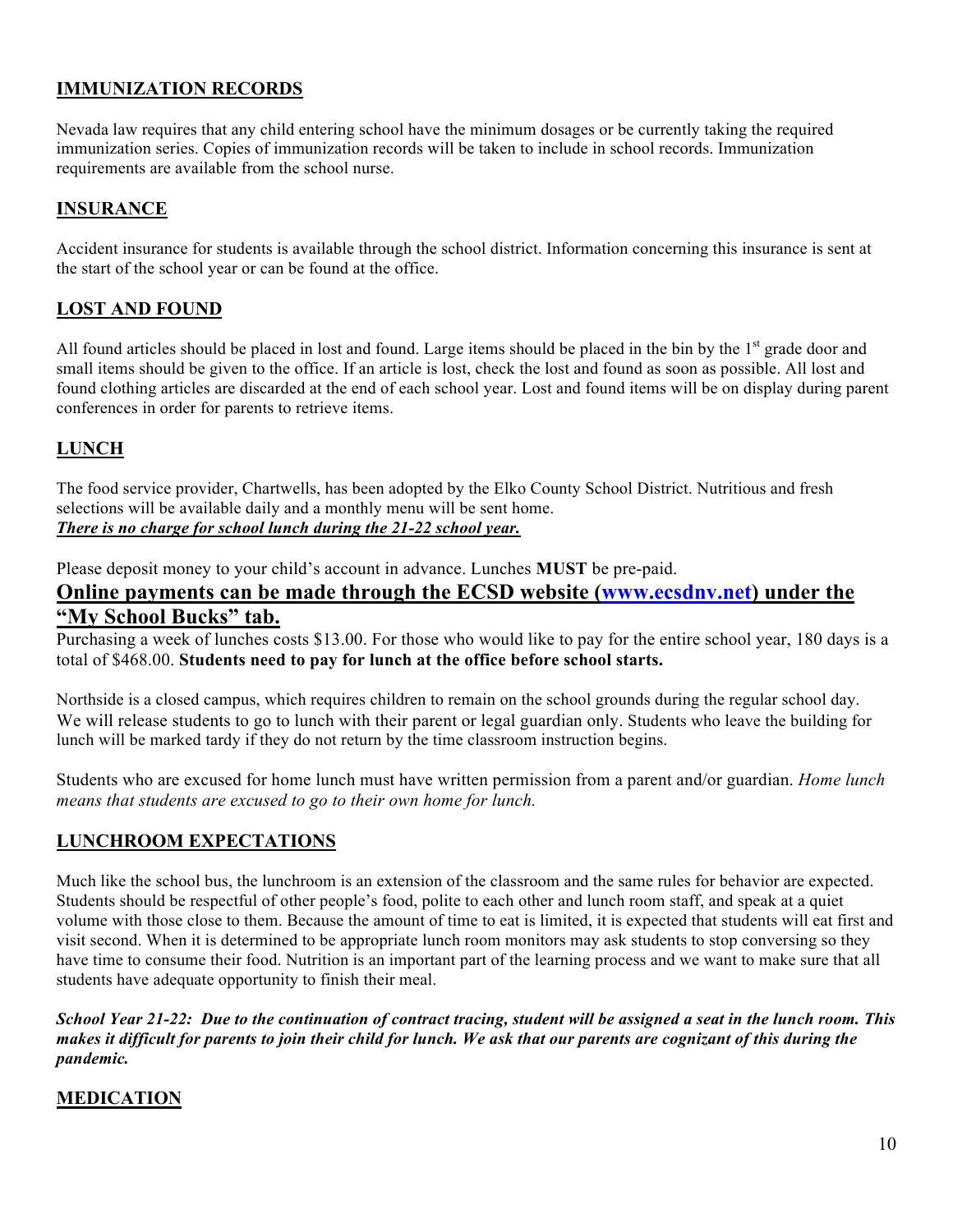Medication can only be given to students by the school nurse and only with proper verification from a doctor that the medication is necessary. No medication may be kept by students or in classrooms. Contact the school nurse should it become necessary for medication to be given during school.

#### **OUTBREAK: defined as any outbreak that extends beyond one classroom or isolated setting.**

**School Year 21-22:** Pursuant to Directive 048 and the Department of Health and Human Services, closures of rooms and school buildings may be necessary to reduce the risk of spread of the illness. If several rooms are affected, a school closure may occur. If there is substantial risk of spreading or severe illness, a school building may be closed.

The requirements to close as well as the length of closure of a room or building depends on the specific illness and control measures to control the spread of the illness. Closure of a school building may occur due to a directive from the Governor, Department of Health, or determination by the school superintendent and / or a high risk of school-wide exposures.

If a school-wide outbreak of COVID is identified by the local health authority in conjunction with any school, a universal face covering policy shall be implemented immediately for all students in the school building where the outbreak occurs.

#### **PARENT CONCERNS PROCEDURES**

If, during the course of the school year, you have questions or concerns about your child's education, please follow this process:

- 1. Meet with your child's teacher and work through the problem solving process:
	- A. What is the problem?
	- B. What are the causes of the problem?
	- C. How can the problem be solved? (Identify all the options.)
- 3. If you were unable to solve the problem after meeting with your child's teacher, please schedule an appointment to meet with the school administrator and the teacher.

It is district policy that complaints regarding instruction, discipline, or learning materials be handled and resolved *as close to their origin* as possible. The proper channeling of complains is as follows: Teacher School Administration Director of Elementary Education Asst. Superintendent Superintendent School Board

#### **PARENT/TEACHER CONFERENCES**

There are two scheduled times for parent/teacher conferences throughout the school year. You will be contacted by your child's teacher with exact times for your conference. **Conference Dates: Fall: November 3 & 4 Spring: March 30 & 31.** 

Informal conferences between teachers and parents are always welcomed should the need arise. In order to maintain the school schedule, it is encouraged to arrange these conferences in advance. Generally, the best time is before or after school.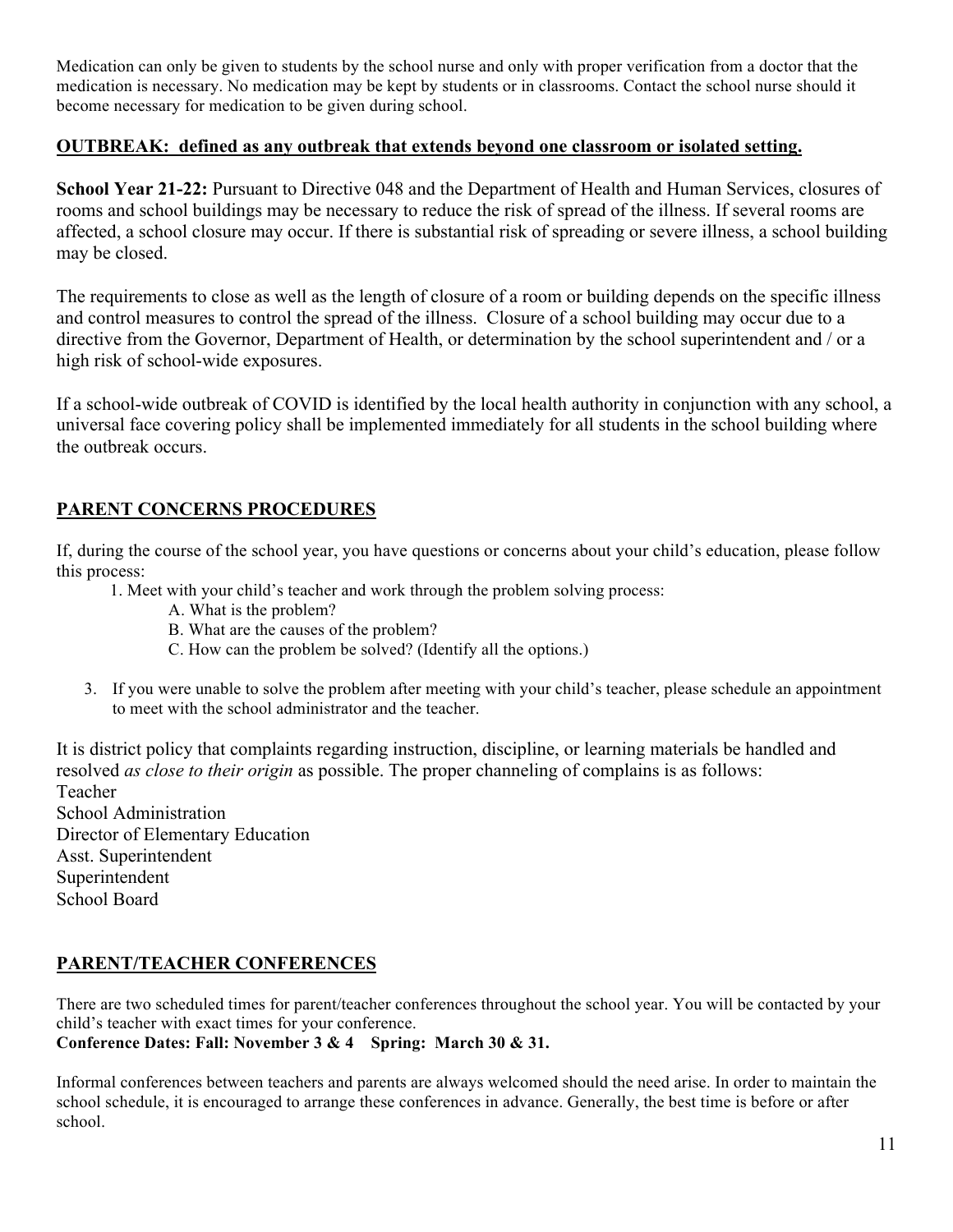#### **PLAYGROUND RULES**

- 1. Obey all directions given by duty teachers.
- 2. Stay inside the fenced area. Report balls that go over the fence to duty teacher.
- 3. When the bell rings, stop your game immediately, line up in the correct area, and return equipment to the bins.
- 4. Keep your hands and feet to yourself at all times.
- 5. Keep food off of the playground.
- 6. Do not pick up or throw wood chips, snow, or ice for any reason.
- 7. All games are open to all students who want to play.
- 8. MP3 players, IPods, and other electronic devices do not belong at school. The school is not responsible for lost or stolen items.
- ADDITIONAL EXPECTATIONS ON THE PLAYGROUND
	- 1. **Monkey Bars**: Students are not allowed to crawl on top of the bars.
	- 2. **Slide Rules**: Students are allowed to only go down the slide feet first. Do not climb up the slide nor on the outside of the slide.
	- 3. **Zip Line**: If you cannot reach the zip line by yourself, you are NOT ALLOWED to use it. Older students must push themselves. DO NOT push each other on the zip line.

#### **PTA**

Each year the PTA helps with programs for students, volunteering in classrooms, and fundraising for numerous school improvements. Members are always welcome. For meeting dates or membership information contact the school. *The PTA President for the 2021-22 school year is Adam Minter.* Northside is fortunate to have an established PTA at its site.

#### **RECESS POLICY**

All students will be sent outside for recess. Students who are ill will not be allowed to stay indoors without a doctor's excuse stating they are well enough to be at school but not well enough to go outside. In the event that a student needs to stay indoors, only that student will be allowed to stay inside.

#### **REPORT CARDS**

Students in Kindergarten – Grade 4 receive standards-based report cards based on the Nevada State Standards. Report cards are issued at nine week intervals throughout the school year for a total of four report cards, two in the first semester and two in the second semester. For any concerns in between reporting periods, contact your child's teacher.

#### **SAFE AND RESPECTFUL LEARNING ENVIRONMENT (NRS 388.132 Aug. 2015)**

The intended goal of the Legislature is to ensure that the public schools in this State provide a safe and respectful learning environment in which persons of differing beliefs, characteristics and backgrounds can realize their full academic and personal potential. It is the intent of this policy to ensure that all administrators, principals, teachers and other personnel of the ECSD demonstrate appropriate behavior on the premises of any public school in the district by treating others persons, including, without limitation, pupils, with civility and respect and by refusing to tolerate harassment and intimidation.

Elko County School District and each school will maintain an online Bully Report form on their websites and inform students and parents annually of the form location. Elko County School District will provide appropriate bully prevention training in the appropriate methods to facilitate positive human relations among pupils by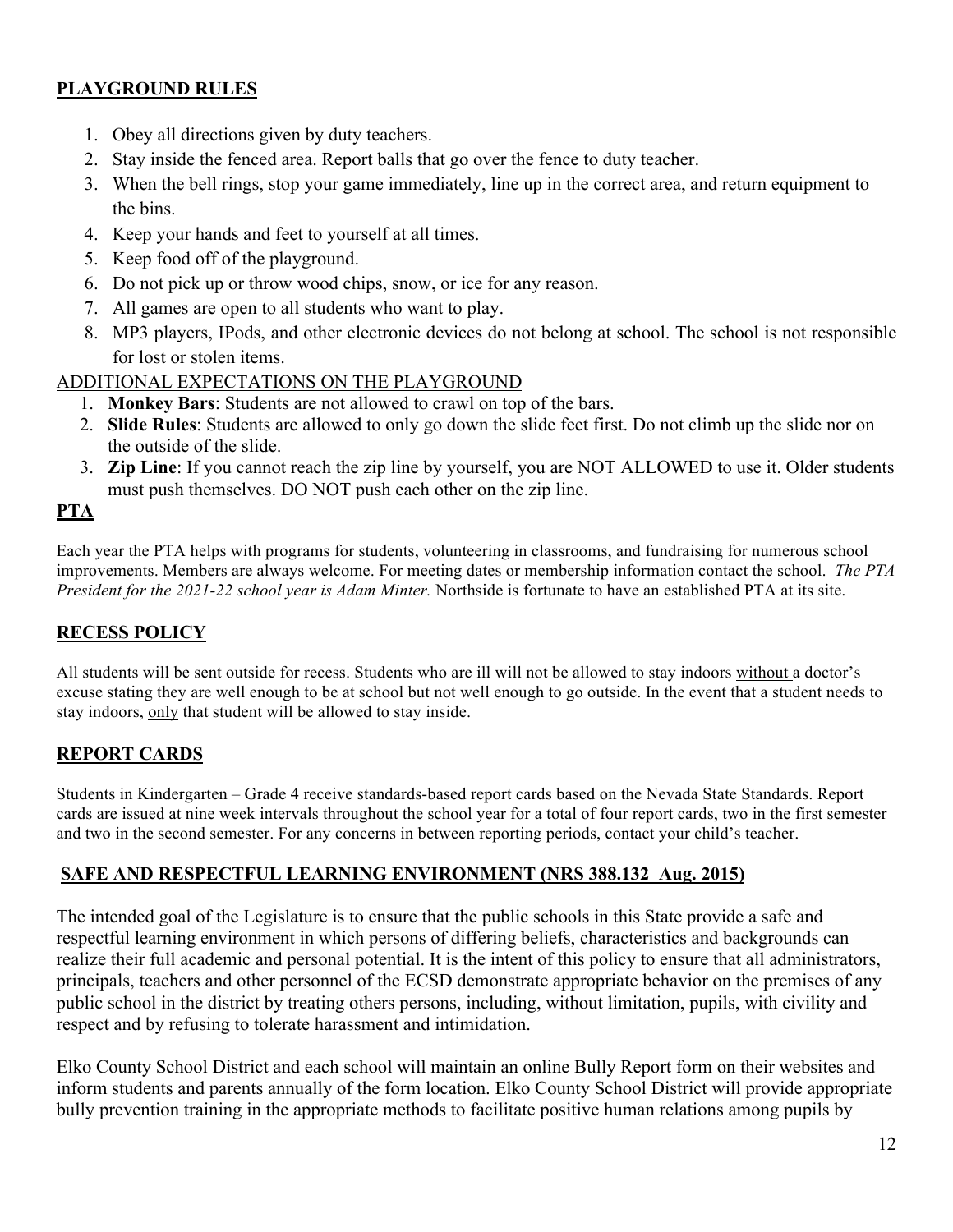eliminating the use of bullying and cyber-bullying so that pupils can realize their full academic and personal potential.

#### **SAFETY/SECURITY**

Northside wants all students and staff members to be safe. To ensure this occurs, doors to the school will remain locked. The main entrance will remain opened. All visitors/volunteers to the school must use these doors and sign in and out at the front office. While this may seem inconvenient at times, this helps to ensure the safety of your child and everyone in the building.

At the end of the school day, please wait outside of the school building where you will be met by your child. The time at the end of the school day is important for the teacher and your child. Please help us keep this reserved for the important end of the day instructional activities.

#### **SCHOOL CLOSING: Inclement Weather**

If for any reason school should be closed, an automated phone call to parents will be generated. It is imperative that phone numbers be kept current in the school office. You can also listen to the following radio stations: KRJC 95.3 FM

KELK 1240 AM

The superintendent will make the final determination on any school closing. There is an "Alert" page on the district website that will advise of any school closures (www.ecsdnv.net).

At times, the district will deem a "late start" day due to extreme weather. The school day would begin 2 hours later or at 10:15 AM.

#### **SCREENING**

Students participate in basic health screening (weight, height, hearing, vision, etc.) along with academic screening (speech and language, reading, math, etc.) throughout the year. Should further evaluation be needed, parents will be contacted for permission to perform a more thorough assessment.

#### **STUDENT MESSAGES**

**Due to safety concerns, messages will not be relayed during the school day. We ask that you ensure your child knows the "plan" for pick up before leaving home each morning. Emergencies due arise and we will do our best to ensure your child knows of the last-minute change but, daily messages will not be relayed.** 

#### **TARDY POLICY**

The first entry bell rings at 8:15 a.m. and the tardy bell at 8:20 a.m. Students who are not in the classroom by 8:20 a.m. are considered tardy. **All students need to check in at the office if they are tardy. Students will receive a tardy slip / stamp and be sent to class.**

Excessive student tardies will be dealt with in the following manner:

- **3 Tardies: Student receives a verbal warning from the office.**
- **5 Tardies: Notification Letter sent home from the office notifying parents of excessive tardies.**
- **10 Tardies: Notification Letter sent home from the office. Parent meeting with administration.**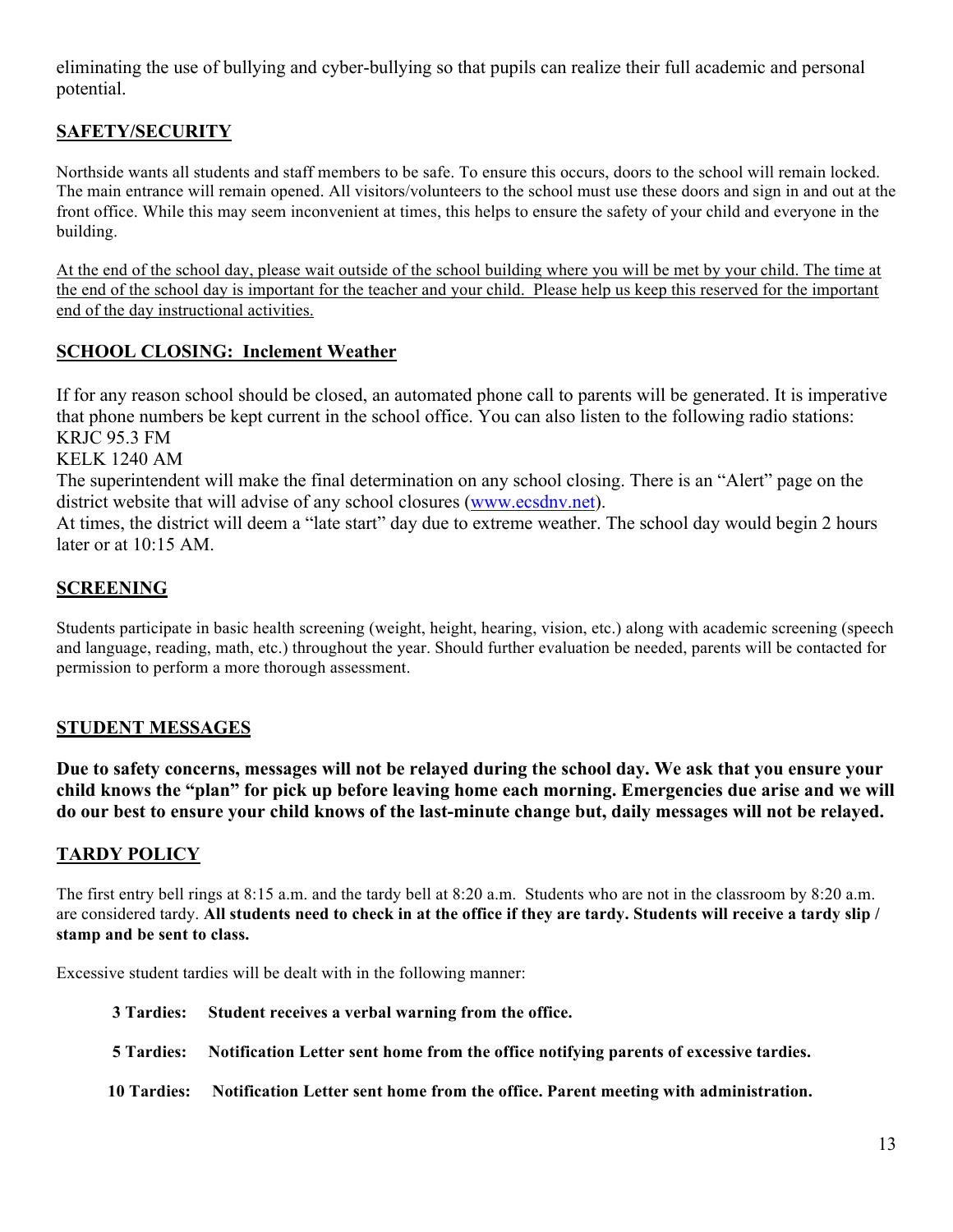#### **TEACHER REQUESTS**

 Student placement for each school year is generated and compiled while considering multiple factors. Northside's teachers and administration strive to create balanced classroom groupings for the upcoming school year. If there are extenuating circumstances that would be pertinent when placing your child in a certain class, please provide a written letter with a request and reason for your child to be in a certain classroom. Compliance with any requests cannot be guaranteed. Last minute requests after Open House will not be accepted.

#### **TELEPHONE CALLS**

Use of the telephone by students is limited to **emergency calls and school business calls ONLY.** Calls for permission to attend parties and ride buses with friends, bring tennis shoes for PE, etc. will not be permitted. Please address these matters at home before school starts. A note from the student's teacher is required before the telephone may be used.

#### **TRUANCY POLICY**

#### **Per Nevada Revised Statute (NRS 392.130), the parent or legal guardian or other person having control or charge of the pupil shall notify the teacher or principal of the school orally or in writing within 3 days after the pupil returns to school.**

Northside will adhere to the following procedure when the above conditions are not met and a student is deemed truant: **Truancy #1:** Parents will receive a letter indicating that their child has been deemed truant.

**Truancy #2:** Parents will receive a letter indicating that their child has been deemed truant a second time. The letter will indicate that if the student is declared truant a third time they will be deemed a habitual truant and a citation will be issued.

**Truancy #3:** A Truancy Citation will be issued and signed by the student. Parents will receive a copy of the citation and a letter indicating their child has been deemed a habitual truant. The Elko County Juvenile Detention Center will be sent a copy of the truancy citation and all three truancy letters.

#### **VISITORS**

ANY individual visiting the school for any reason MUST report to the school office, sign in and wear the appropriate name tag. If it should be necessary to speak with a student or teacher directly, the office personnel with make the proper arrangements. If you will be attending a field trip with your student, please sign in at the office and wear the appropriate name tag. Regardless of reason, all visitors need to report their presence in the building to the office first. Visitors must also sign out at the front office when leaving the school.

#### **School Year 21-22: All visitors will be asked to wear a mask on school property.**

#### **VOLUNTEERS**

Classroom volunteers are always appreciated. Please make arrangements with individual teachers when selecting times/dates to volunteer at the school. ALL volunteers must sign in at the front office when arriving AND sign out when leaving. Typical volunteer activities include listening to students read, reading orally to students, math and reading flashcards, assisting with art activities, etc. Some share their talents in art, music, travels and business with the entire class. We appreciate and welcome this type of participation. When volunteering, the school respectfully requests that parents not bring younger siblings to the classrooms.

#### **School Year 21-22: All volunteers will be asked to wear a mask on school property.**

#### **WATCH DOG / WATCH MOMS PROGRAM**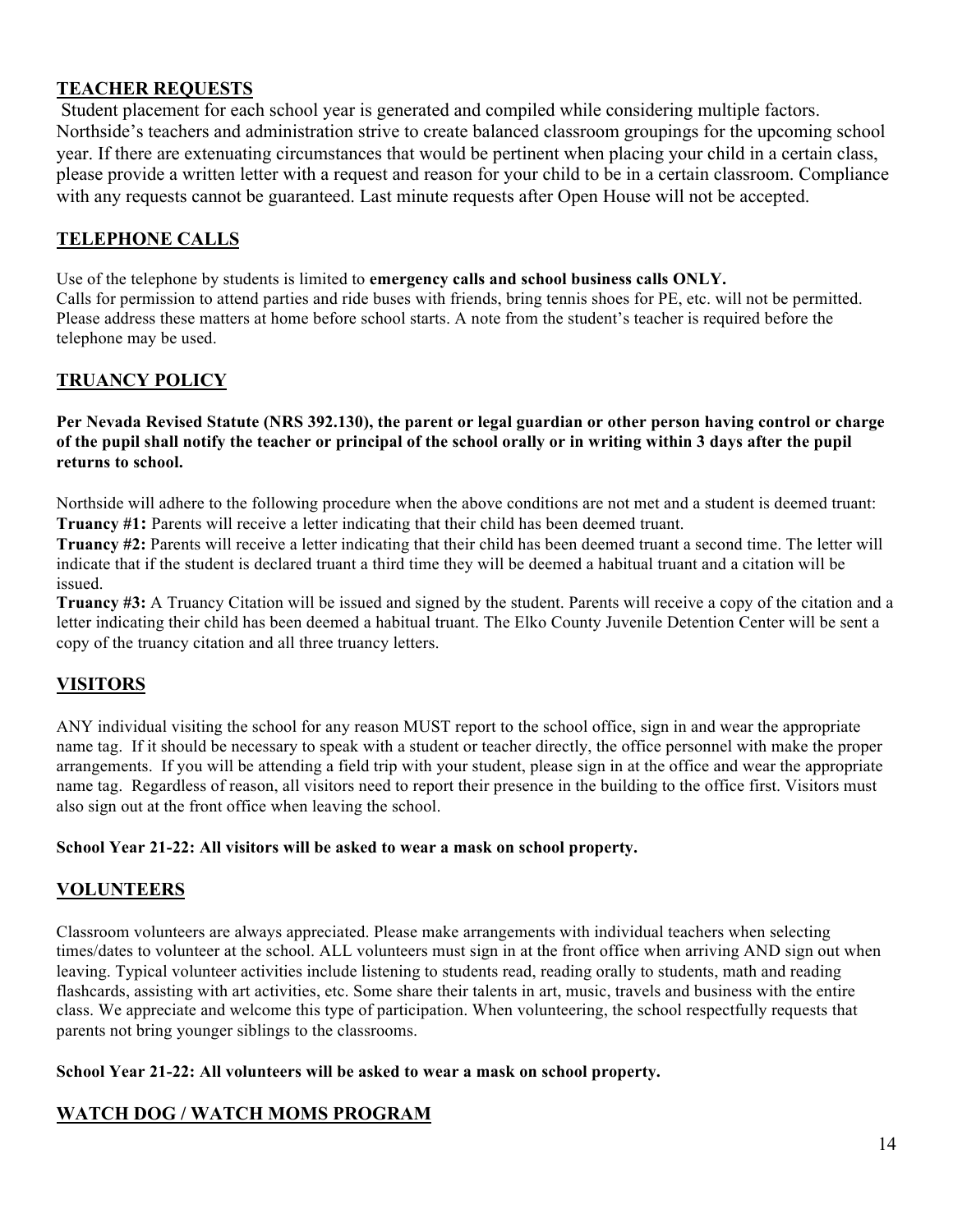Northside will continue to welcome Watch DOGS (dads) and Moms to work in classrooms with children, assist in the lunchroom and at recess, patrol the halls and promote family relationships. To ensure a positive experience for all, Northside ask the following rules be followed:

#### **School Year 21-22: All Watch Dog / Moms will be asked to wear a mask on school property.**

- 1. Notify the school at least three days before the planned day of attendance
- 2. Parents may be asked to assist in similar grade level rooms
- 3. No cell phone use
- 4. Adhere to Northside's rules and regulations including dress code and respectful attitude
- 5. Complete a survey in the office at 2:50 PM or prior to leaving the school

#### **WITHDRAWAL**

When it is necessary for a student to withdraw from Northside, the parent or guardian need to contact the office to fill out the necessary paperwork and make sure all accounts are paid and books have been returned to the Library.